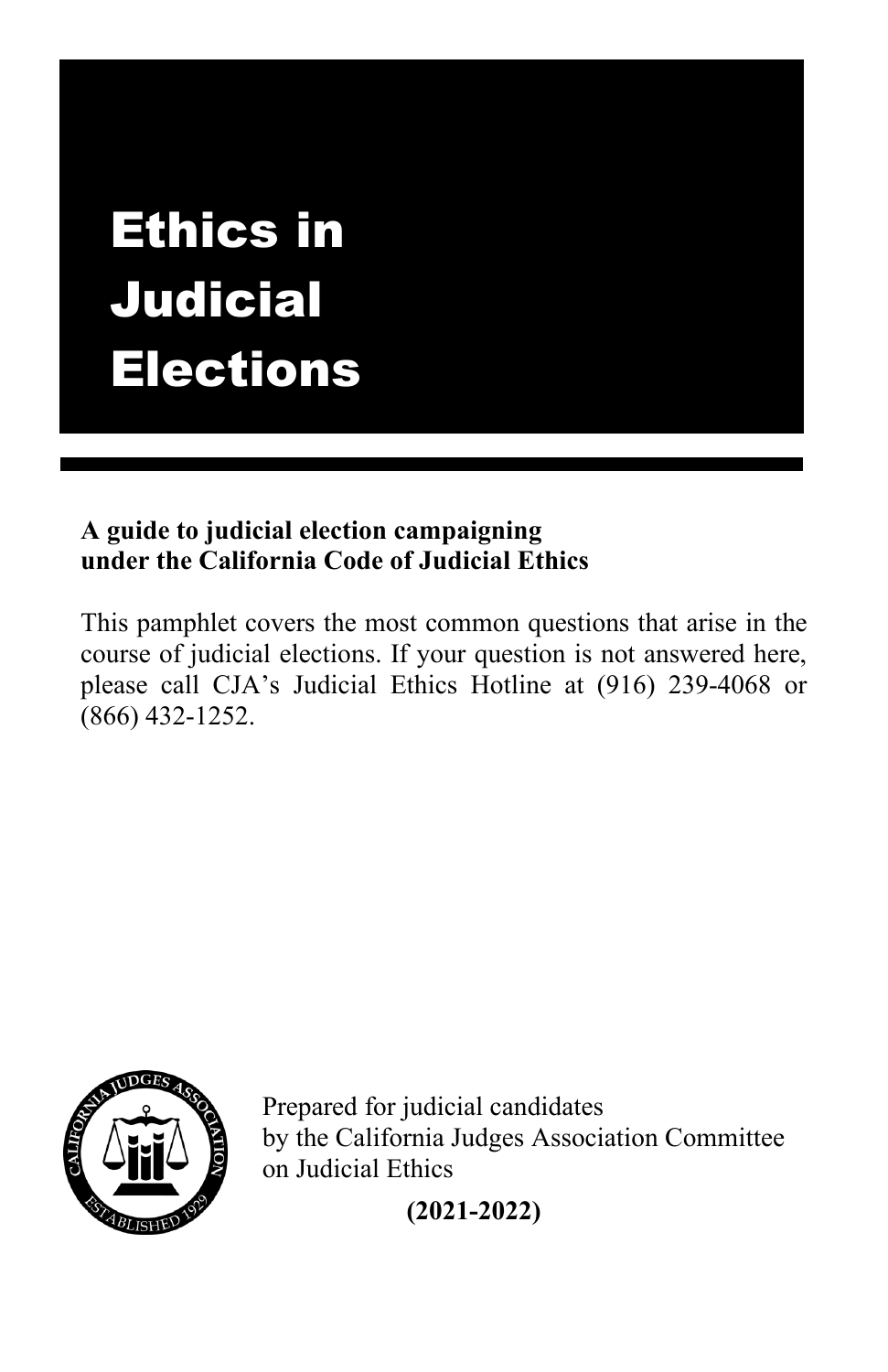# **ETHICS IN JUDICIAL ELECTIONS**

In this pamphlet, the California Judges Association Committee on Judicial Ethics answers common questions about applying the Code of Judicial Ethics to judicial elections. The goal: to heighten awareness of how candidates can participate fully in this Constitutional process while maintaining the ethical standards set for the judiciary.

The *California Code of Judicial Ethics* is issued by the Supreme Court of California and is enforced by the Commission on Jud[i](#page-17-0)cial Performance<sup>i</sup>. Canon 5 applies specifically to political activities. The complete Code can be found in the Rules of Court, or obtained from CJA.

The views of the CJA Committee on Judicial Ethics expressed here are not binding on the Supreme Court or the Commission on Judicial Performance.

# **I. Scope of Application**

# **Q.** *Who is bound by the Code of Judicial Ethics during judicial elections? How is it enforced?*

**A.** All candidates for judicial office are required to adhere to Canon 5 of the Code of Judicial Ethics.<sup>[ii](#page-17-1)</sup> This includes sitting judges and attorneys who seek the office. The Commission on Judicial Performance handles complaints about misconduct of judges and can investigate and discipline attorneys who win judicial elections. If an attorney wins a judicial election, the Commission on Judicial Performance can discipline that person for ethical violations made during the campaign. Rule 1-700 gives the State Bar authority to discipline unsuccessful candidates for judicial election who violated the Canon during their campaign. Of course, candidates who are judges must also adhere to all of the Canons, not just to Canon 5.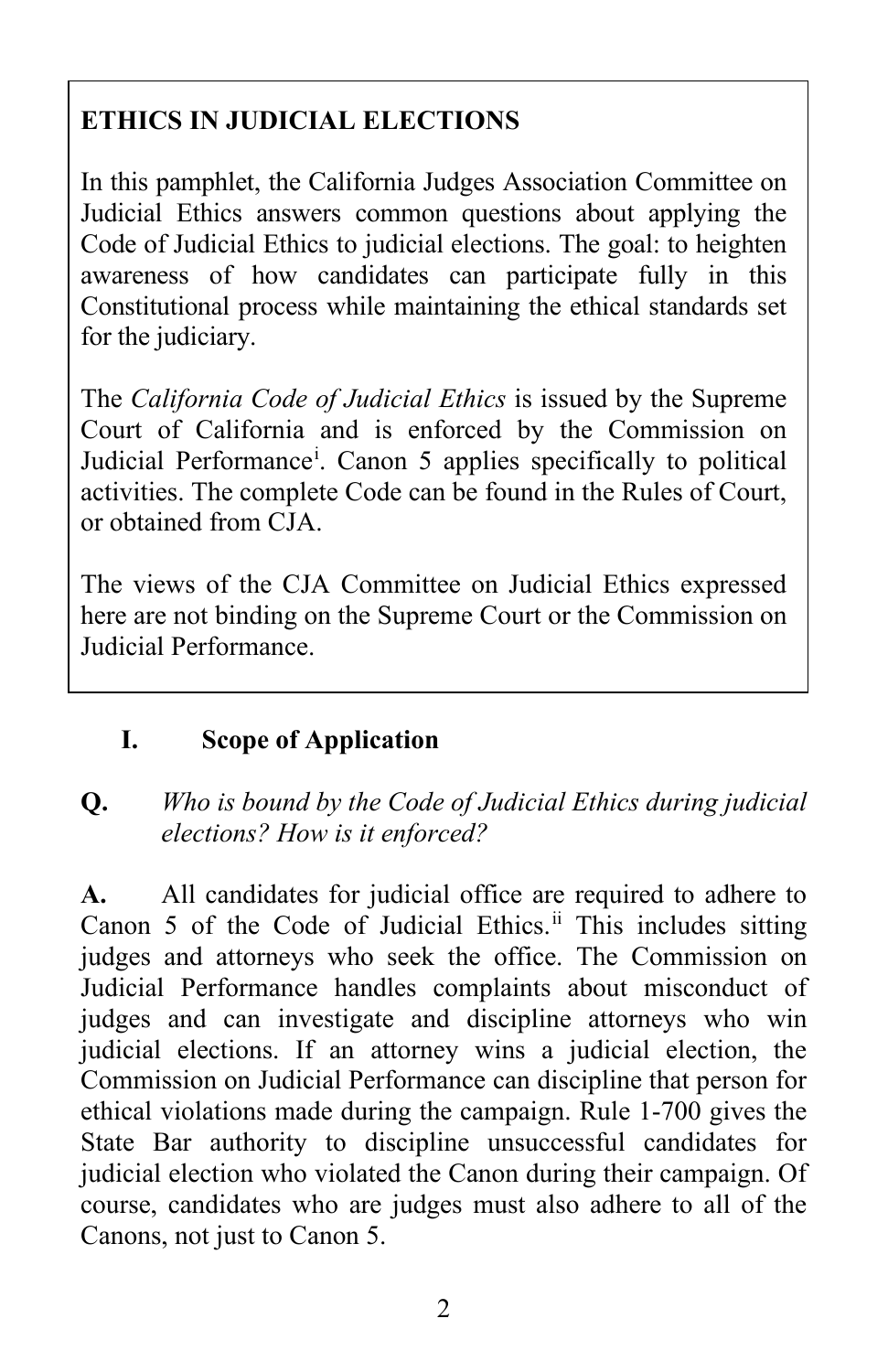#### **II. Financial Matters**

For a discussion on judicial election fundraising, see Rothman, California Judicial Conduct Handbook, 4th Ed at 11:56 et. seq.<sup>[iii](#page-17-2)</sup>

# **Q.** *Are there ethical restraints on what a judicial officer can do to raise funds needed for a campaign?*

**A.** All judicial candidates have essentially the same rights to raise funds as other candidates for public office, including the right to solicit and hold fundraisers, subject to rules of disclosure and disqualification. No fundraising may be done in the courthouse.<sup>[iv](#page-17-3)</sup>

# **Q.** *When may I begin fundraising activities?*

**A.** Candidates may begin fundraising activities after filing a "Form 501- Candidate Intention Statement" with the FPPC, no matter how far in advance of the election that may be.

# **Q.** *May I accept contributions from attorneys who will appear regularly before me after the election, and if so, are there any limits to the size of the contribution?*

**A.** Unlike the prohibition on accepting gifts from attorneys, a judicial candidate may accept contributions from attorneys even if they appear in his or her court.<sup> $v$ </sup> There is no limit on the amount that may ethically be accepted from an individual attorney, although some authorities recommend setting a maximum to minimize the risk that the contribution will have the appearance of impropriety. A contribution in excess of \$1,500 will require recusal in future proceedings invol[vi](#page-17-5)ng the contributing attorney.<sup>vi</sup>

**Q.** *May I attend fundraisers and other political events during the campaign?*

**A.** Yes, as long as these activities do not appear to endorse political parties, issues or candidates for non-judicial office. Subject to these restrictions, judicial candidates may attend, hand out their own promotional material, solicit funds, and meet voters and supporters.<sup>[vii](#page-17-6)</sup>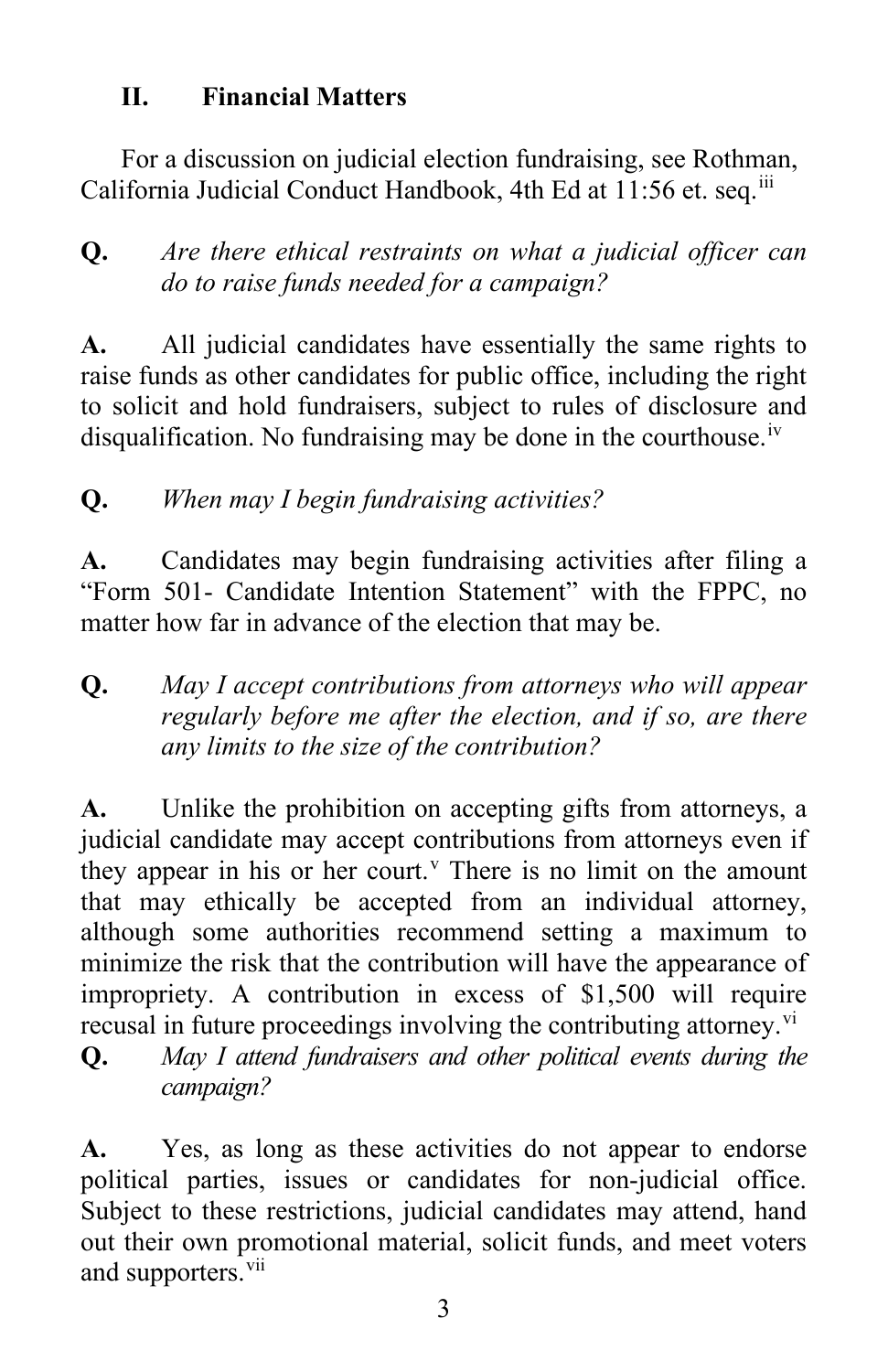**Q.** *Are there any restrictions on where fundraisers for a judge can be held?*

**A.** The Commentary to Canon 2C cautions judges from arranging a meeting at a club which the judge knows is practicing invidious discrimination. Judges should thus ensure that campaign events such as fundraisers not be held at such locations. Also, no fundraising or other campaign activity may occur at the courthouse or other state-owned or rented building.<sup>[viii](#page-17-7)</sup>

# **Q.** *May I contribute to the campaigns of my non-judicial supporters?*

**A.** The Code of Judicial Ethics limits a judge's contributions to a non-judicial candidate, political party or political organization to \$500 in any calendar year, with an aggregate limit of \$1,000 in any calendar year for all non-judicial candidates, political parties or political organizations.[ix](#page-17-8)

# **III. Endorsements & Speaking Out on Issues**

**Q.** *Whom may I endorse and who may endorse me as a candidate?*

**A.** Anyone may formally endorse a judicial candidate, including other judges, elected officials, political parties, news media and community leaders not subject to other restrictions of their positions. However, judicial officers may only endorse candidates for judicial office; they may not endorse non-judicial candidates. Judges may not endorse candidates for City Attorney, District Attorney, or Sheriff. These positions are considered nonjudicial offices.<sup>[x](#page-17-9)</sup>

# **Q.** *May I offer any assistance or advice to candidates for nonjudicial office, even if I can't publicly endorse them?*

**A.** Although the answer to this question is not clear, both the CJA Ethics Committee and Judge Rothman would discourage this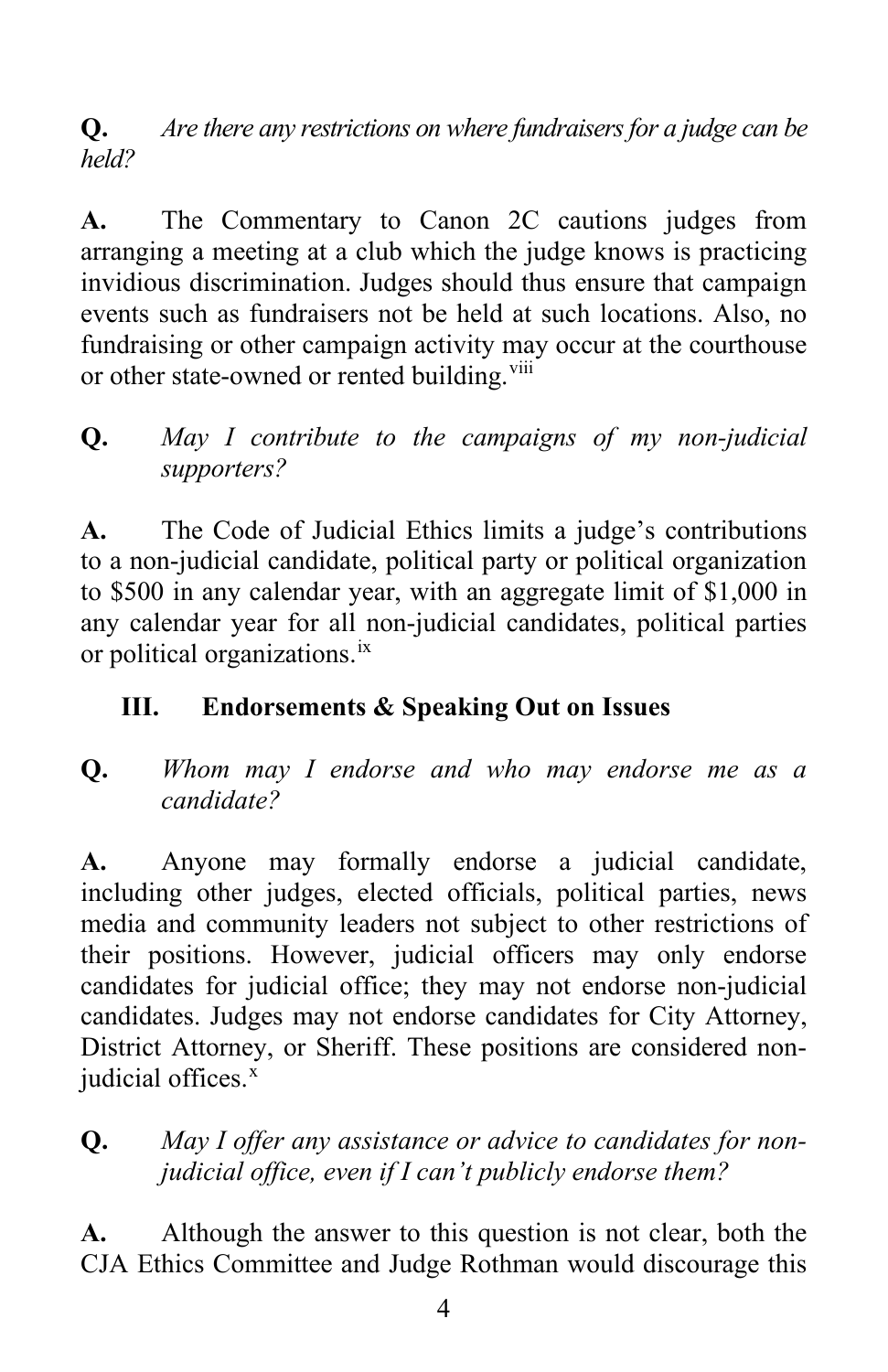practice simply because "there are no secrets in politics. Publicity to the effect that a judge undertook the role of confidential advisor to a political cause or non-judicial candidate could undermine the public perception of the impartiality of the judge and the judicial institution<sup>"[xi](#page-17-10)</sup>

**Q.** *A group of my supporters would like to host a joint reception with several other local candidates for nonjudicial office to save costs. May we do so?*

**A.** Care must be taken to ensure that the event is promoted, advertised and run in a manner that does not appear as if you are endorsing any of the non-judicial candidates. An express disclaimer and/or sign at the event to this effect may be appropriate.

**Q.** *Some organizations compile slate mailers listing endorsements for a range of state and local candidates which are mailed to target voter groups. May I sign on for one of these mailers?*

**A.** Yes, but only if the slate mailer is written so as not to imply that you are endorsing the non-judicial candidates who are listed, and the slate mailer adheres to Government Code § 84305.5, which specifies certain disclosures required on slate mailers, including the use of an asterisk (\*) to designate those persons who paid for their appearance on the slate card. Most reputable slate mailer organizations are sensitive to slate mailer requirements, but you should discuss signing on for a mailer with your contact person. While seeing a mock-up of the mailer before it is printed is virtually impossible, you should at least be able to find out who is on the slate and what issues are on the slate.<sup>[xii](#page-17-11)</sup>

# **Q.** *May I speak to political organizations on my own behalf?*

**A.** Yes. It is acceptable for a candidate to speak before such a group on the candidate's own behalf. A judge may also speak on behalf of another judicial candidate.<sup>[xiii](#page-17-12)</sup>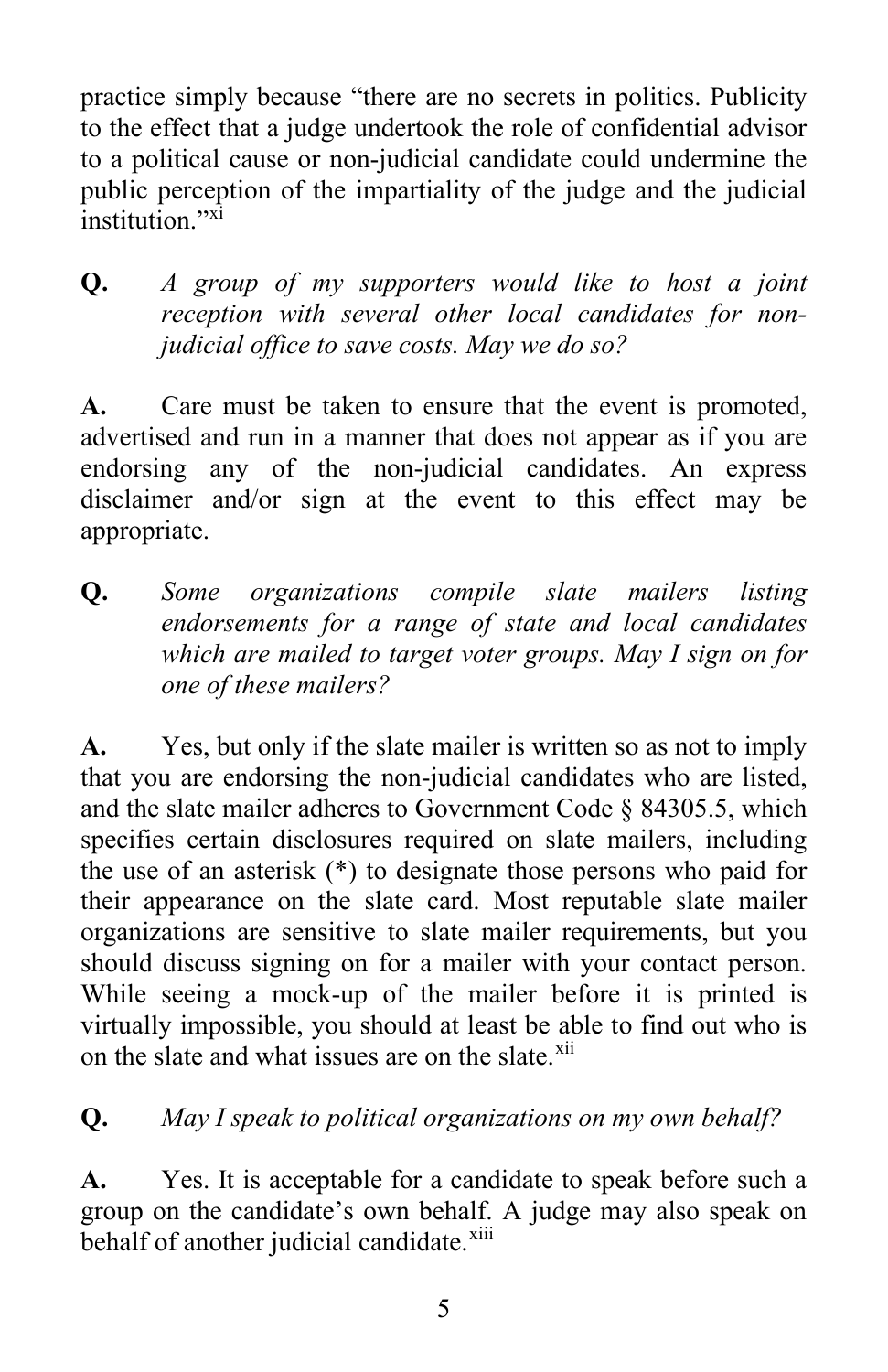**Q.** *As part of its endorsement process, a local newspaper has sent judicial candidates a questionnaire asking for our views on various issues. What may I say about issues of the day?*

**A.** Candidates may not make statements that commit the candidate with respect to cases, controversies, or issues that could come before the courts. Candidates are also prohibited from knowingly misrepresenting the identity, qualifications, present position or any other fact concerning the candidate or the candidate's opponent. Judges involved in judicial campaigns must also avoid comment concerning a matter pending or impending in any court. Of course, judges must also avoid any comments, public or private, which might substantially interfere with a fair hearing or trial.<sup>[xiv](#page-17-13)</sup>

When making comments about judicial candidates, judges must not make a statement with knowing or reckless disregard of the truth of the statement. Such an action would violate Canons 1, 2, 2A, 4A(2), and 5. (CJP (2017), *In the Matter Concerning Judge Kenneth Ferguson.*

# **Q.** *What should I do if there is a misunderstanding and a nonjudicial candidate lists me as an endorser?*

**A.** This happens fairly frequently. Judicial candidates should be as direct as possible about this with other candidates to lessen the chances for a misunderstanding. If an erroneous endorsement occurs, the judicial candidate must write the non-judicial candidate, explain the ethical constraints against such endorsements, and ask that the judicial candidate's name be removed or at least not be used in any future campaign materials. If the endorsement has been published and widely disseminated, a judicial candidate shall make significant efforts to publish a disclaimer.<sup>[xv](#page-17-14)</sup>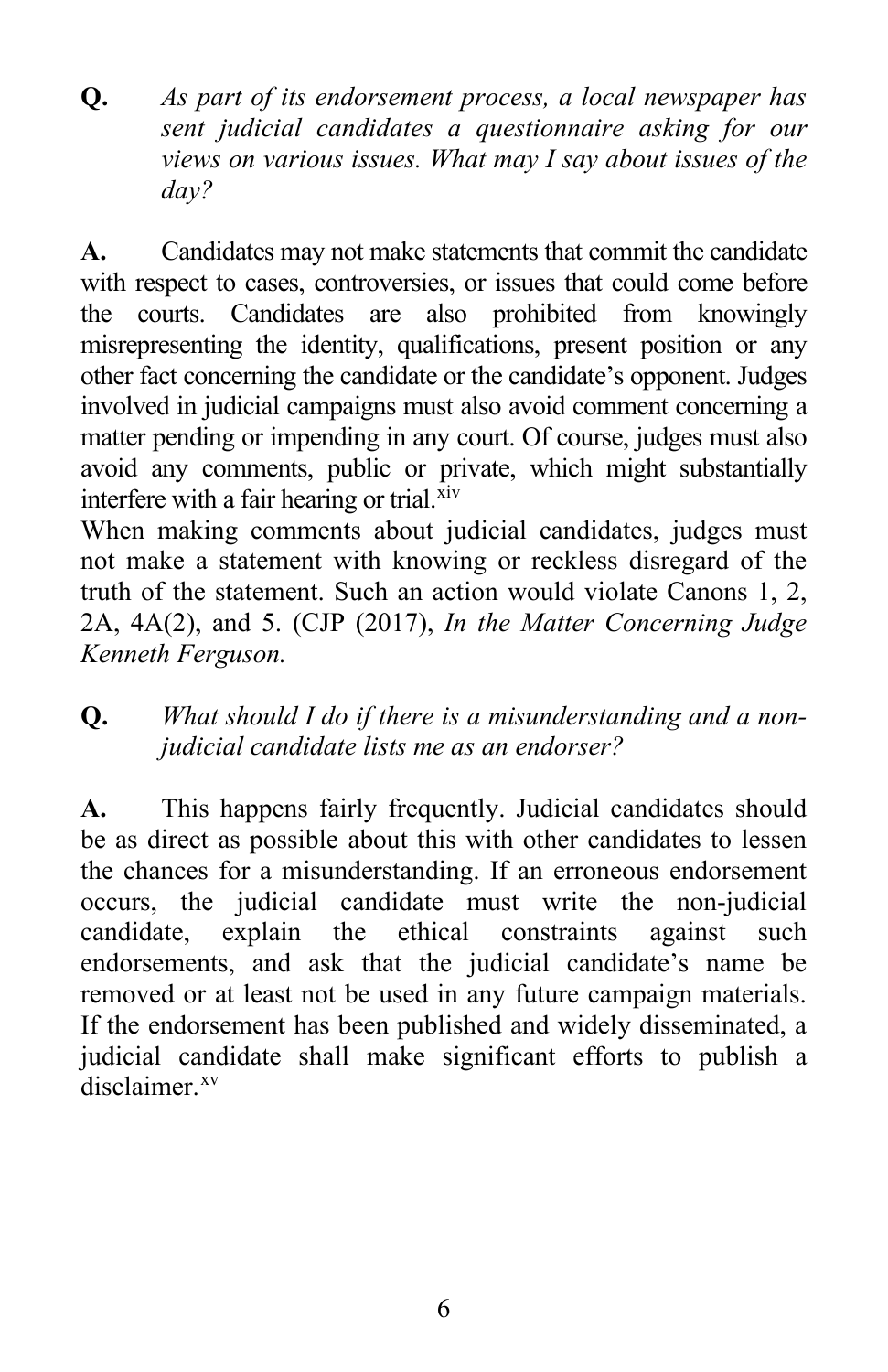# **IV. Campaigning in the Courthouse**

**Q.** *You say solicitation of campaign funds is permissible. I see hundreds of attorneys every week in the courthouse. May I ask for their financial support while on the job?* 

**A.** No. It is wrong for a judicial candidate to engage in any form of campaigning in the courthouse. $x^{vi}$ 

**Q.** *As a sitting judge, what type of disclosures about my supporters must I make to litigants and lawyers?*

**A.** The Canon 3E(b)(1) requires that disclosure be made of any contribution or loan of \$100 or more made by a party, individual lawyer or law office or firm in the matter. These disclosures must be specifically made on the record. The disclosure shall consist of the name of the contributor or lender, the amount of each contribution or loan, the cumulative amount of the contributor's contributions or lender's loans and the date of each contribution or loan. In addition, Canon 3E(2) requires disclosure of anything reasonably relevant to the issue of disqualification, which may include endorsements or contributions made by persons who appear before the judge.

If a campaign contribution from a party, attorney or witness appearing before the judge is disproportionately large when compared to the total amount of the judge's campaign fund, recusal may be required pursuant to CCP  $170.1(a)(6)(A)$ , and recusal is required for a contribution in excess of \$1500 from a party or lawyer in the proceeding. Similar disclosure and recusal obligations arise from non-monetary contributions, as where an individual appearing before the court has been active in the judge's campaign committee<sup>[xvii](#page-17-16)</sup>

**Q.** *May I use my staff, telephone or copying machine for campaign-related activities if those do not interfere with court business?*

**A.** No. Judicial candidates are prohibited from using any governmental resources for campaign purposes. This includes the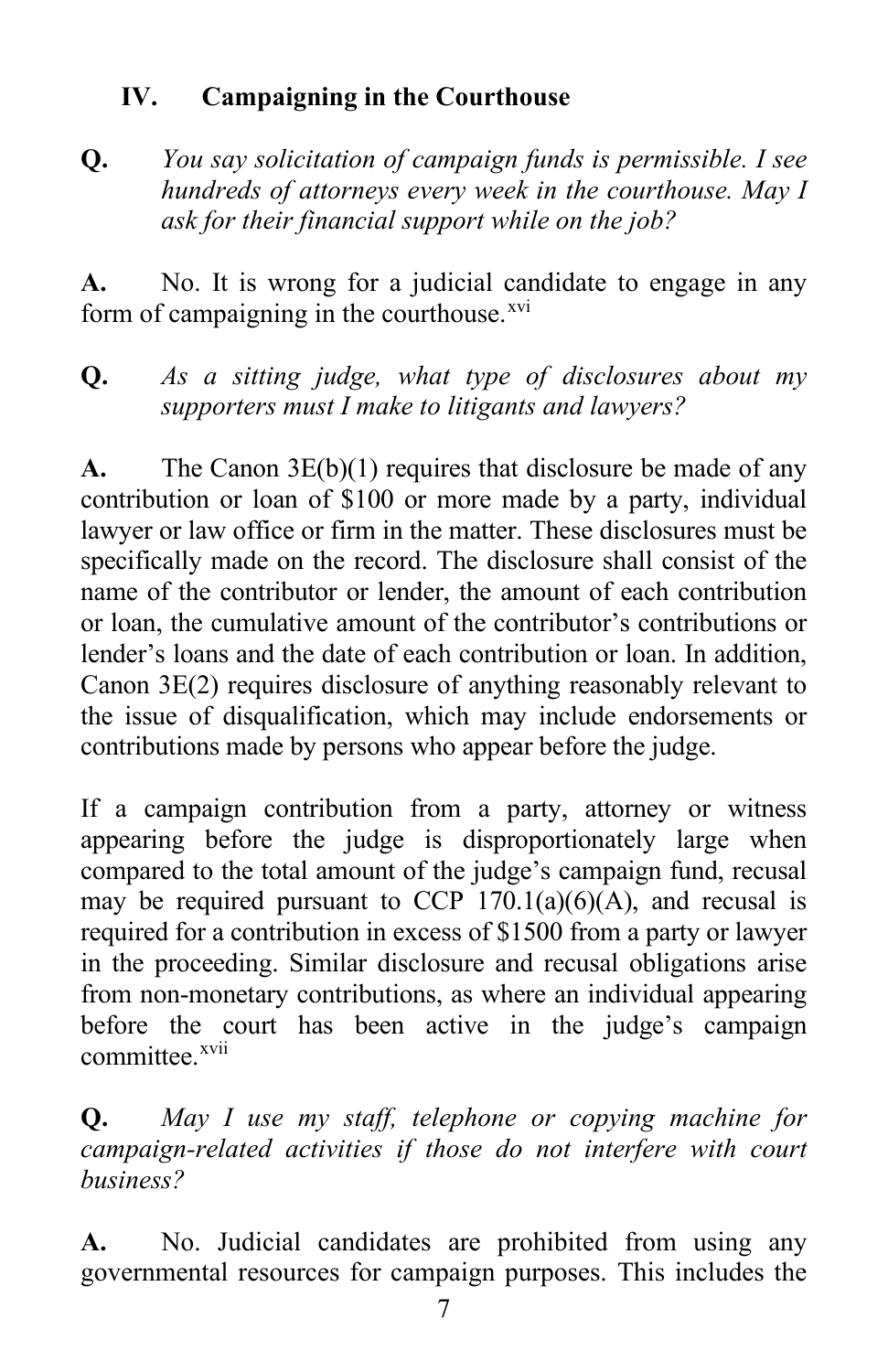use of staff, equipment, facilities, court email and official stationery for campaign purposes. However, staff, colleagues or friends may participate in judicial campai[gn](#page-17-17)s away from the courthouse and during their non-duty hours.<sup>xviii</sup>

A memorandum from the Administrative Office of the Courts was issued on September 28, 2006 to all judges and justices of the California courts. Intended to provide "general guidance on common election-related questions," the memorandum states that "a judge may not use court resources in connection with campaignrelated activities," based on statutes and case law. The memorandum discusses Government Code § 8314, Penal Code § 424 and the Code of Judicial Ethics and is available to judicial officers from any Presiding Judge, Court Executive Officer, or the AOC Legal Opinions Unit.

# **Q.** *May I wear my robe in a campaign photograph if I am a sitting judicial officer?*

**A.** Yes, as long as the usage does not denigrate the integrity of the office. Judicial officers may wear their robes in posed photographs for campaign literature and in group photographs with other judges.<sup>[xix](#page-17-18)</sup> This rule also applies to commissioners and fulltime referees running for judge. $^{xx}$  $^{xx}$  $^{xx}$ 

# **Q.** *May subordinate judicial officers running for judicial position call themselves "Judges" in campaign literature?*

**A.** Judicial candidates may not mislead voters by the manner in which they refer to themselves. While a commissioner or referee may be called "Your Honor" out of respect in court proceedings, it may be misleading to refer to oneself in that manner in campaign literature.

# **Q.** *May lawyers who serve as temporary judges call themselves "Judge"?*

**A.** To avoid misleading the public, lawyers who serve as temporary judges may not use the title "judge, ""judge pro tem," or "temporary judge" in a campaign sign or prominently in an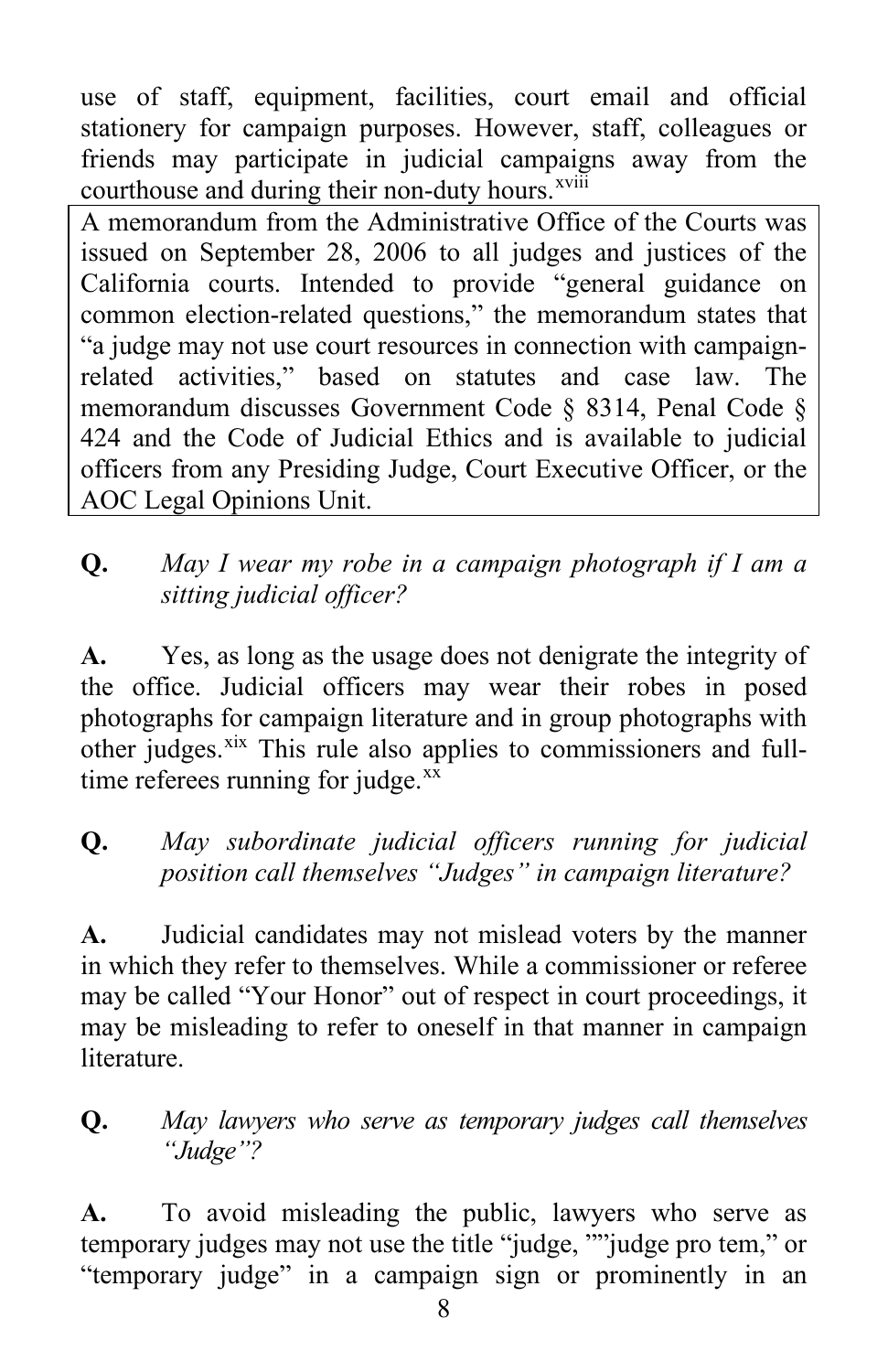advertisement. However, such service may be included in a descriptive statement of qualifications, including statements of qualifications provided to the public. Ballot titles and other official elections material designations are governed by law; candidates should refer to Elections Code § 13107.

**Q.** *What may I do if I conclude that a candidate has violated the Code of Judicial Ethics in his or her campaign?*

**A.** If the candidate is another judicial officer, a complaint may be filed with the Commission on Judicial Performance. If the candidate is an attorney, a complaint may be filed with both the Commission and the State Bar. The California Rules of Professional Conduct require that attorneys comply with Canon 5 of the Code of Judicial Ethics when they are engaged in campaigning for judicial office. If the attorney loses the election, the State Bar may institute disciplinary proceedings. If the attorney wins, the Commission may investigate and discipline the attorney for misconduct once the attorney takes the judicial oath of office.<sup>[xxi](#page-17-20)</sup>

#### **V. Requirements**

*Q. Is there a requirement that a candidate for judicial office complete a judicial campaign ethics course approved by the Supreme Court? If there is, what is the time limit for completing the course?* 

A. Yes there is a requirement to complete the judicial campaign ethics course. Every candidate for judicial office shall complete a judicial campaign ethics course approved by the Supreme Court no earlier than one year before or no later than 60 days after either the filing of a declaration of intention by the candidate, the formation of a campaign committee, or the receipt of any campaign contribution, whichever is earlier. If a sitting judge forms a campaign committee, or solicits or receives campaign contributions, that judge must complete the judicial campaign ethics course. This requirement does not apply to judges who are unopposed for election and will not appear on the ballot. This requirement does not apply to appellate justices who have not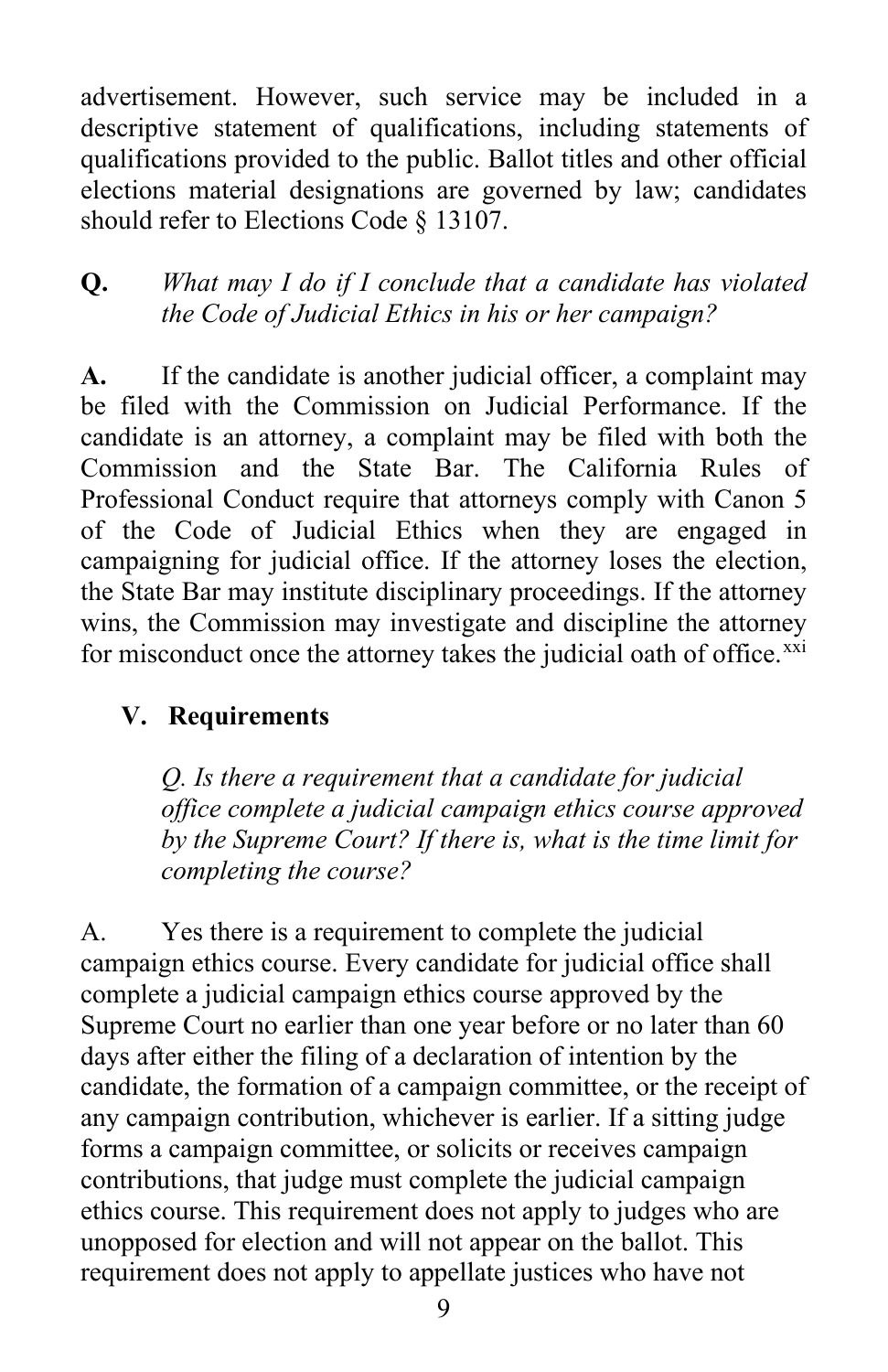formed a campaign committee. Judicial Ethics The time limit for completing the course is triggered by the earliest of the filing of declaration of intention, formation of a campaign committee, or receipt of any campaign contribution. A financial contribution made by the candidate for judicial office to the candidate's own campaign constitutes receipt of a campaign contribution.<sup>[xxii](#page-17-21)</sup>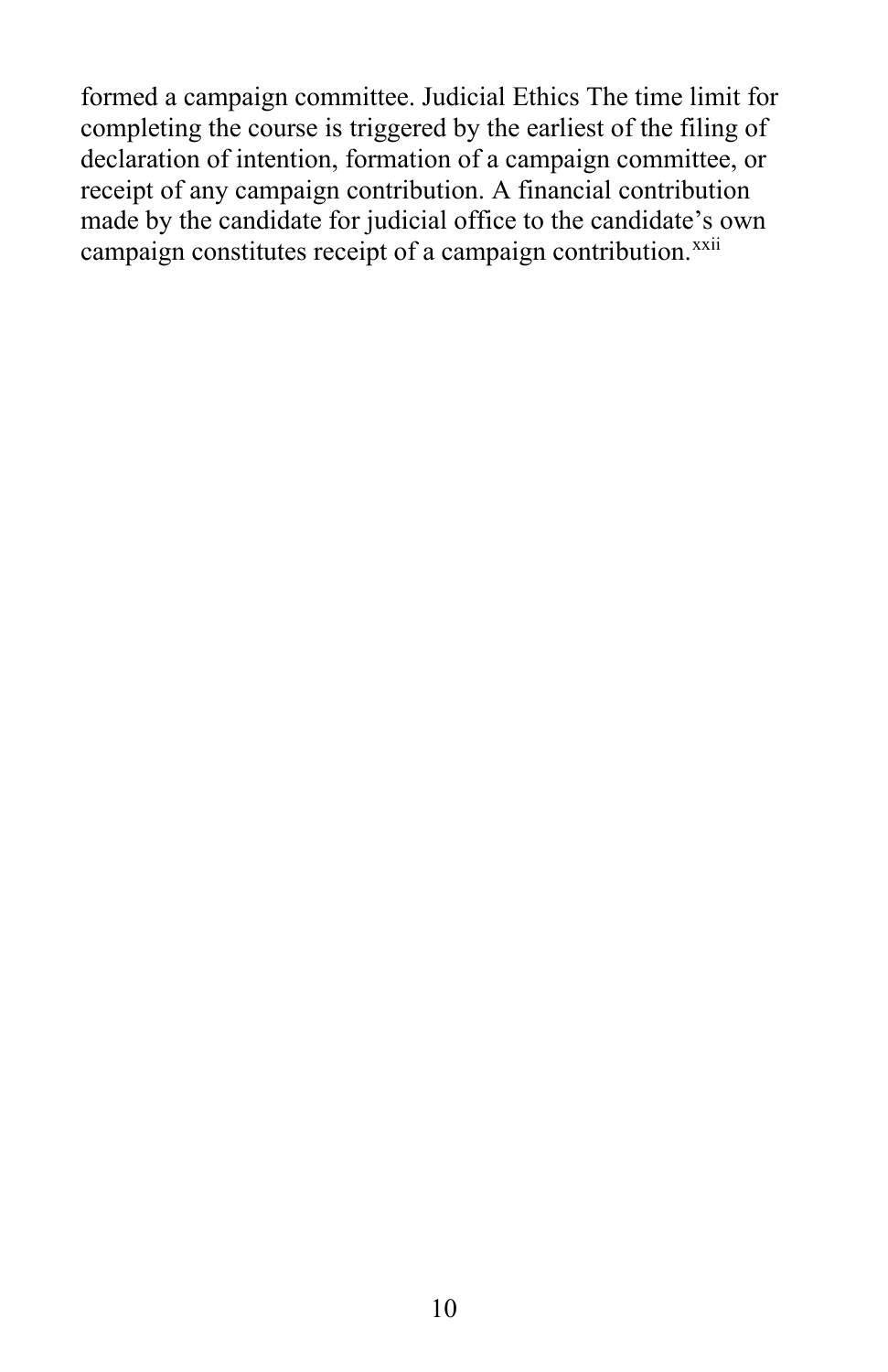# **CANON 5**

# **A JUDGE OR CANDIDATE\* FOR JUDICIAL OFFICE\* SHALL NOT ENGAGE IN POLITICAL OR CAMPAIGN ACTIVITY THAT IS INCONSISTENT WITH THE INDEPENDENCE\*, INTEGRITY\*, OR IMPARTIALITY\* OF THE JUDICIARY**

Judges and candidates for judicial office\* are entitled to entertain their personal views on political questions. They are not required to surrender their rights or opinions as citizens. They shall, however, not engage in political activity that may create the appearance of political bias or impropriety.\* Judicial independence,\* impartiality,\* and integrity\* shall dictate the conduct of judges and candidates for judicial office.\*

Judges and candidates for judicial office\* shall comply with all applicable election, election campaign, and election campaign fundraising laws\* and regulations.

#### **ADVISORY COMMITTEE COMMENTARY: Canon 5**

The term "political activity" should not be construed so narrowly as to prevent private comment.

# **A. Political Organizations\***

Judges and candidates for judicial office\* shall not

(1) act as leaders or hold any office in a political organization;\*

(2) make speeches for a political organization\* or candidate for nonjudicial office, or publicly endorse or publicly oppose a candidate for nonjudicial office; or

(3) personally solicit funds for a political organization\* or nonjudicial candidate; or make contributions to a political party or political organization\* or to a nonjudicial candidate in excess of \$500 in any calendar year per political party or political organization\* or candidate, or in excess of an aggregate of \$1,000 in any calendar year for all political parties or political organizations\* or nonjudicial candidates.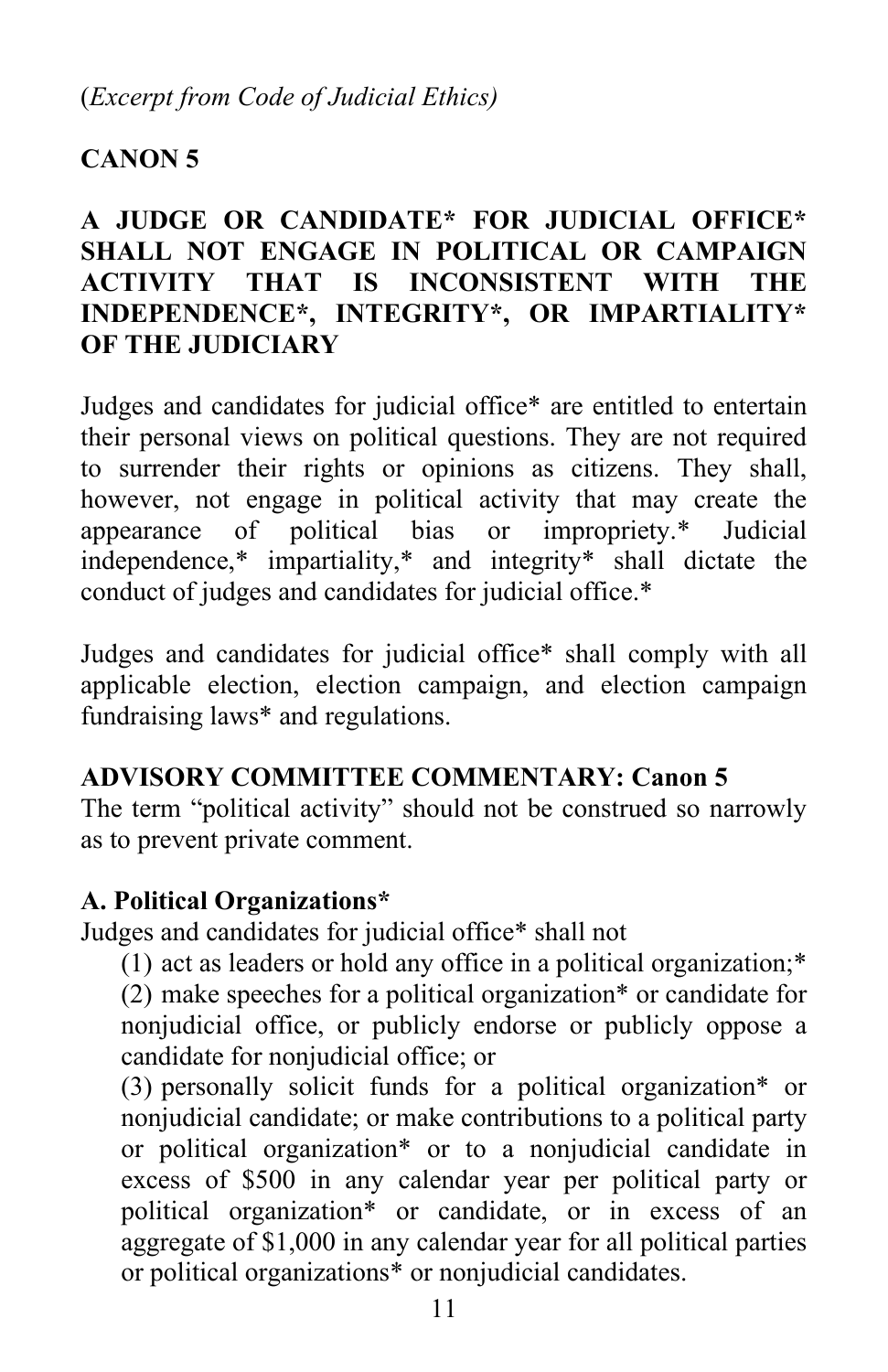# **ADVISORY COMMITTEE COMMENTARY: Canon 5A**

This provision does not prohibit a judge or a candidate for judicial office\* from signing a petition to qualify a measure for the ballot, provided the judge does not use his or her official title.

Although attendance at political gatherings is not prohibited, any such attendance should be restricted so that it would not constitute an express public endorsement of a nonjudicial candidate or a measure not affecting the law, the legal system, or the administration of justice\* otherwise prohibited by this canon.

Subject to the monetary limitation herein to political contributions, a judge or a candidate for judicial office\* may purchase tickets for political dinners or other similar dinner functions. Any admission price to such a political dinner or function in excess of the actual cost of the meal will be considered a political contribution. The prohibition in Canon 5A(3) does not preclude judges from contributing to a campaign fund for distribution among judges who are candidates for reelection or retention, nor does it apply to contributions to any judge or candidate for judicial office.\*

Under this canon, a judge may publicly endorse a candidate for judicial office.\* Such endorsements are permitted because judicial officers have a special obligation to uphold the integrity,\* impartiality,\* and independence\* of the judiciary and are in a unique position to know the qualifications necessary to serve as a competent judicial officer.

Although family members of the judge or candidate for judicial office\* are not subject to the provisions of this code, a judge or candidate for judicial office\* shall not avoid compliance with this code by making contributions through a spouse or registered domestic partner\* or other family member.

#### **B. Conduct During Judicial Campaigns and Appointment Process**

(1) A candidate for judicial office\* or an applicant seeking appointment to judicial office shall not:

(a) make statements to the electorate or the appointing authority that commit the candidate or the applicant with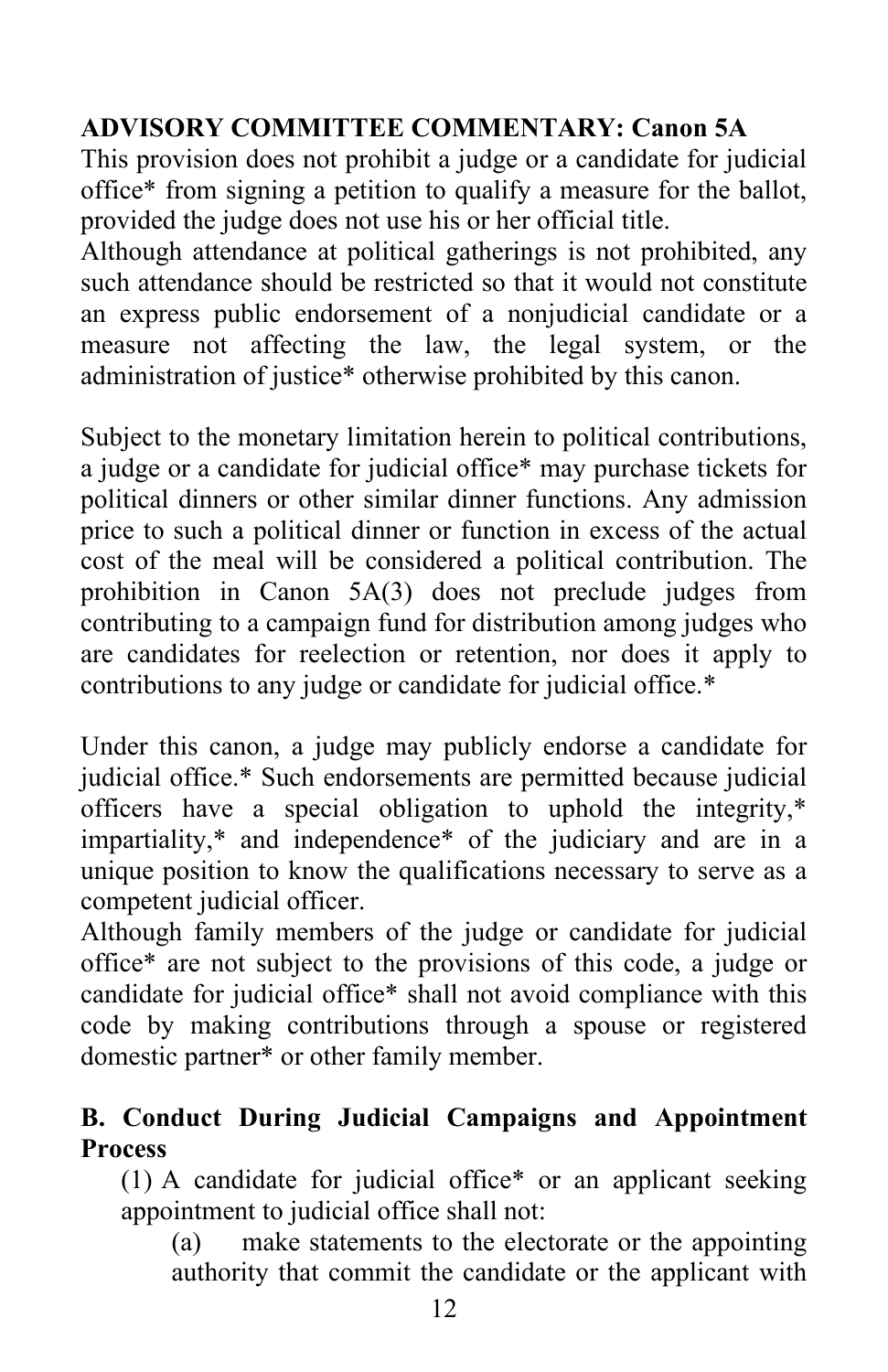respect to cases, controversies, or issues that are likely to come before the courts, or

(b) knowingly,\* or with reckless disregard for the truth, make false or misleading statements about the identity, qualifications, present position, or any other fact concerning himself or herself or his or her opponent or other applicants.

(2) A candidate for judicial office\* shall review and approve the content of all campaign statements and materials produced by the candidate or his or her campaign committee before its dissemination. A candidate shall take appropriate corrective action if the candidate learns of any misrepresentations made in his or her campaign statements or materials. A candidate shall take reasonable measures to prevent any misrepresentations being made in his or her support by third parties. A candidate shall take reasonable measures to ensure that appropriate corrective action is taken if the candidate learns of any misrepresentations being made in his or her support by third parties.

(3) Every candidate for judicial office\* shall complete a judicial campaign ethics course approved by the Supreme Court no earlier than one year before or no later than 60 days after the filing of a declaration of intention by the candidate, the formation of a campaign committee, or the receipt of any campaign contribution, whichever is earliest. If a judge appears on the ballot as a result of a petition indicating that a write-in campaign will be conducted for the office, the judge shall complete the course no later than 60 days after receiving notice of the filing of the petition, the formation of a campaign committee, or the receipt of any campaign contribution, whichever is earliest.

Unless a judge forms a campaign committee or solicits or receives campaign contributions, this requirement does not apply to judges who are unopposed for election and will not appear on the ballot.

Unless an appellate justice forms a campaign committee or solicits or receives campaign contributions, this requirement does not apply to appellate justices.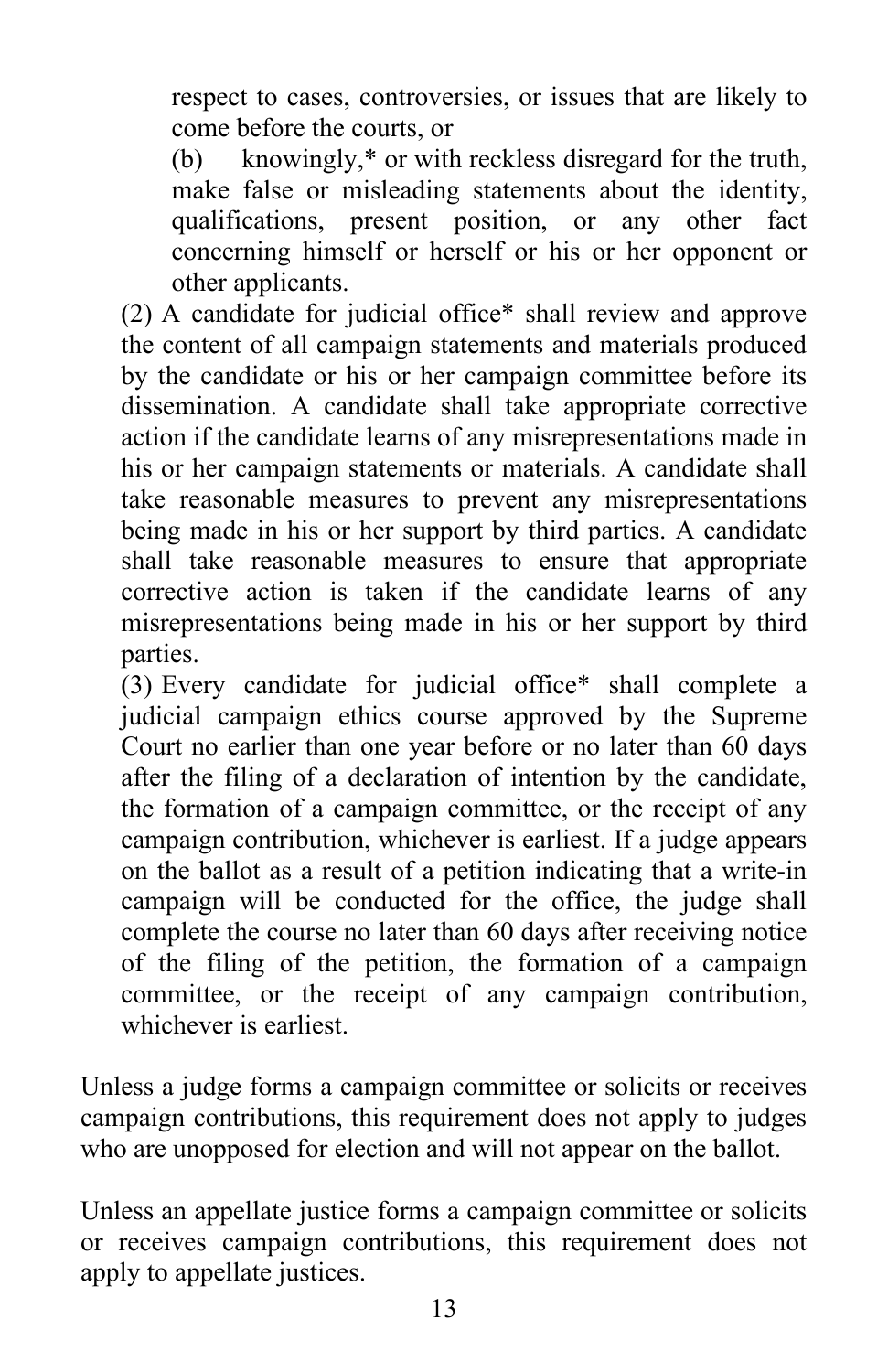# **ADVISORY COMMITTEE COMMENTARY: Canon 5B**

The purpose of Canon 5B is to preserve the integrity\* of the appointive and elective process for judicial office and to ensure that the public has accurate information about candidates for judicial office.\* Compliance with these provisions will enhance the integrity,\* impartiality,\* and independence\* of the judiciary and better inform the public about qualifications of candidates for judicial office.\*

This code does not contain the "announce clause" that was the subject of the United States Supreme Court's decision in Republican Party of Minnesota v. White (2002) 536 U.S. 765. That opinion did not address the "commit clause," which is contained in Canon  $5B(1)(a)$ . The phrase "appear to commit" has been deleted because, although candidates for judicial office\* cannot promise to take a particular position on cases, controversies, or issues prior to taking the bench and presiding over individual cases, the phrase may have been overinclusive.

Canon 5B(1)(b) prohibits knowingly making false or misleading statements during an election campaign because doing so would violate Canons 1 and 2A, and may violate other canons.

The time limit for completing a judicial campaign ethics course in Canon 5B(3) is triggered by the earliest of one of the following: the filing of a declaration of intention, the formation of a campaign committee, or the receipt of any campaign contribution. If a judge's name appears on the ballot as a result of a petition indicating that a write-in campaign will be conducted, the time limit for completing the course is triggered by the earliest of one of the following: the notice of the filing of the petition, the formation of a campaign committee, or the receipt of any campaign contribution. A financial contribution by a candidate for judicial office\* to his or her own campaign constitutes receipt of a campaign contribution.

(4) In judicial elections, judges may solicit campaign contributions or endorsements for their own campaigns or for other judges and attorneys who are candidates for judicial office.\* Judges are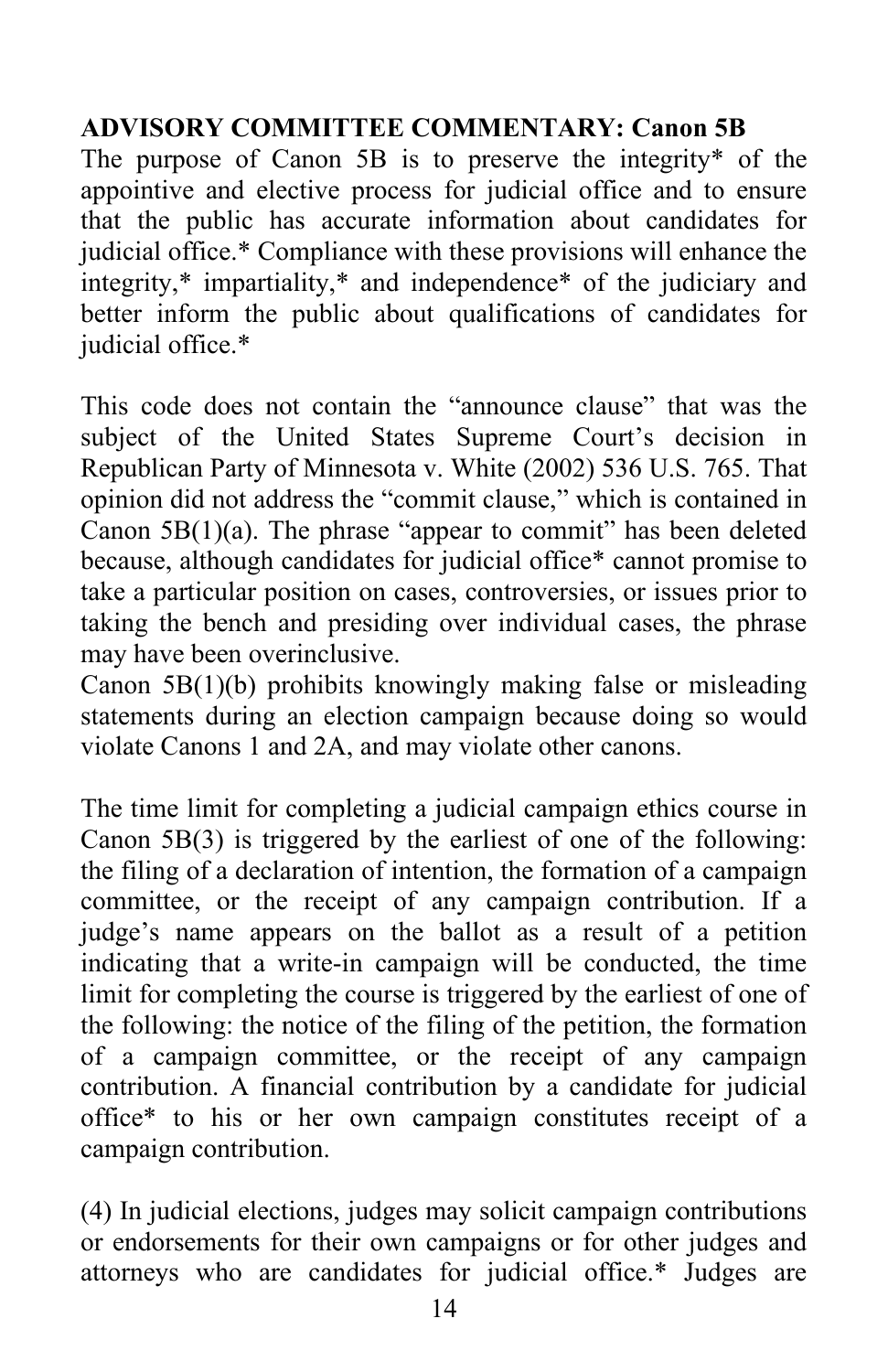permitted to solicit such contributions and endorsements from anyone, including attorneys and other judges, except that a judge shall not solicit campaign contributions or endorsements from California state court commissioners, referees, court-appointed arbitrators, hearing officers, and retired judges serving in the Assigned Judges Program, or from California state court personnel. In soliciting campaign contributions or endorsements, a judge shall not use the prestige of judicial office in a manner that would reasonably be perceived as coercive. See Canons 1, 2, 2A, and 2B.

#### **ADVISORY COMMITTEE COMMENTARY: Canon 5B(4)**

Regarding campaign contributions for a judge's own campaign, see Canon 3E(2)(b) and accompanying Commentary addressing disclosure of campaign contributions. See also Code of Civil Procedure section 170.1, subdivision (a)(9), which provides that a judge is disqualified if the judge has received a campaign contribution exceeding \$1,500 from a party or an attorney in the proceeding. Although it is improper for a judge to receive a gift\* from an attorney subject to exceptions noted in Canon 4D(6), a judge's campaign may receive attorney contributions.

Even though it is permissible for a judge to solicit endorsements and campaign funds for attorneys who are candidates for judicial office,\* the judge must be cautious. Such solicitation may raise issues of disqualification and disclosure under Code of Civil Procedure section 170.1, subdivision (a), and Canon 3E. Even if the judge is not disqualified, disclosure may be required under Canon  $3E(2)(a)$ . For example, a judge who has solicited campaign funds or endorsements for a candidate who is an attorney must consider disclosing that solicitation in all cases in which the attorney candidate appears before the judge. The judge should also consider Canon 4A(1) and Canon 4A(4), which require a judge to conduct extrajudicial activities so they do not cast reasonable doubt on the judge's capacity to act impartially\* or lead to frequent disqualification.

"Judicial elections" includes recall elections.

# **C. Speaking at Political Gatherings**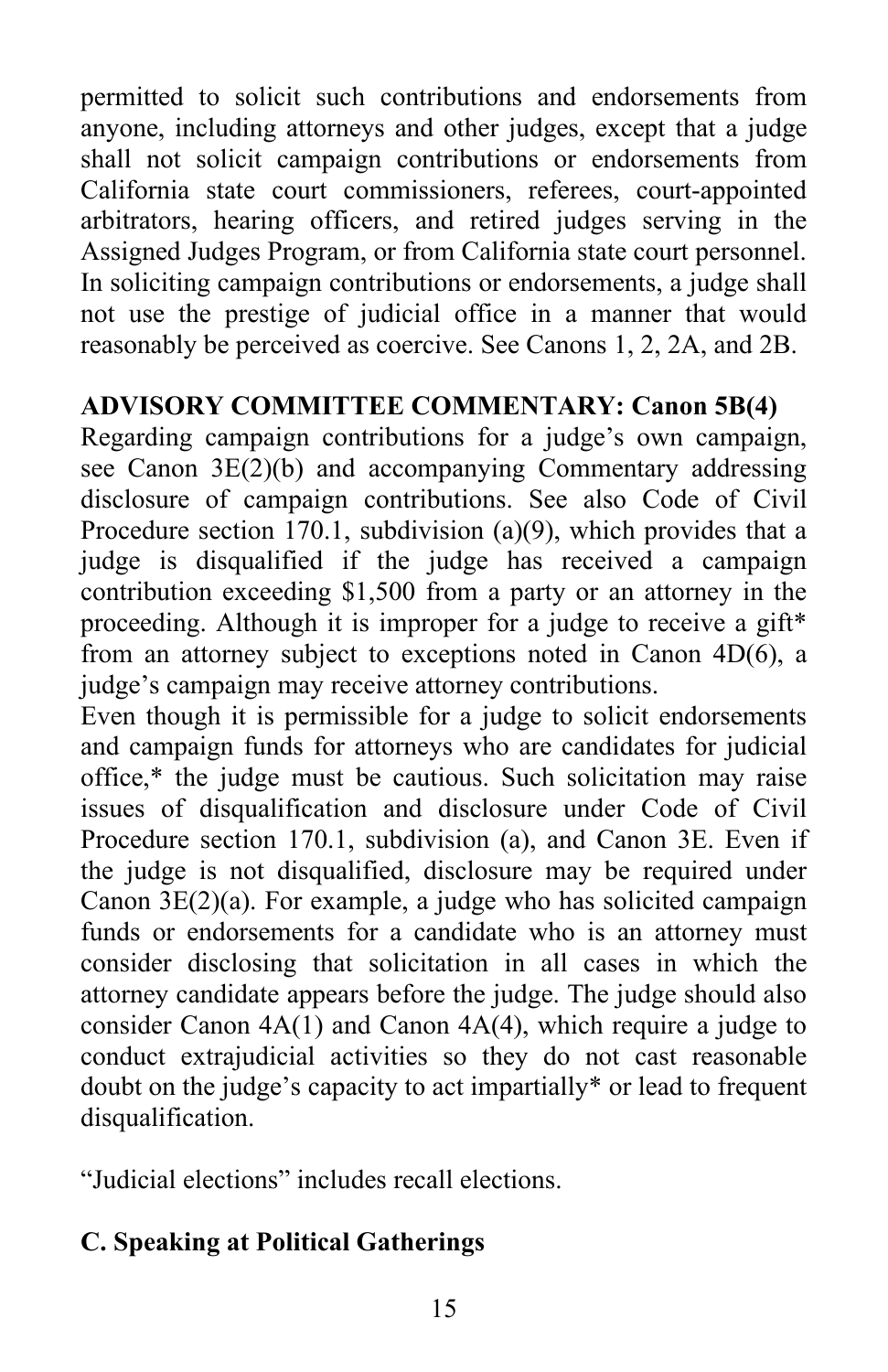Candidates for judicial office\* may speak to political gatherings only on their own behalf or on behalf of another candidate for judicial office.\*

# **D. Measures to Improve the Law**

A judge or candidate for judicial office\* may engage in activity in relation to measures concerning improvement of the law, the legal system, or the administration of justice,\* only if the conduct is consistent with this code.

#### **ADVISORY COMMITTEE COMMENTARY: Canon 5D**

When deciding whether to engage in activity relating to measures concerning the law, the legal system, or the administration of justice,\* such as commenting publicly on ballot measures, a judge must consider whether the conduct would violate any other provisions of this code. See the explanation of "law, the legal system, or the administration of justice" in the Terminology section.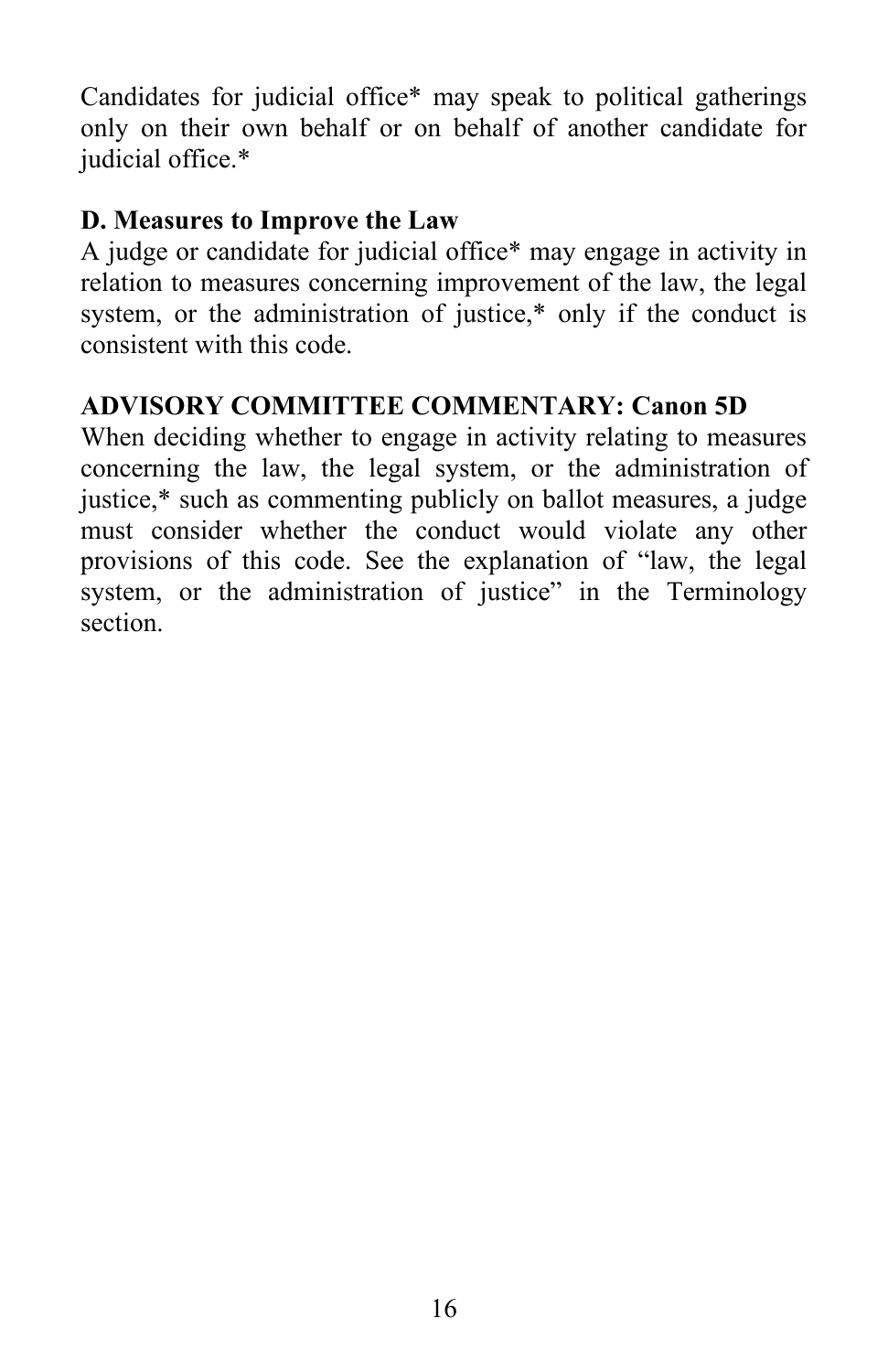#### **CALIFORNIA CODE OF JUDICIAL ETHICS TERMINOLOGY**

**"Candidate."** A candidate is a person seeking election for or retention of judicial office by election. A person becomes a candidate for judicial office as soon as he or she makes a public announcement of candidacy, declares or files as a candidate with the election authority, or authorizes solicitation or acceptance of contributions or support. The term "candidate" has the same meaning when applied to a judge seeking election to nonjudicial office, unless on leave of absence.

**"Law"** denotes court rules as well as statutes, constitutional provisions, and decisional law.

**"Member of the judge's family"** denotes a spouse, registered domestic partner, child, grandchild, parent, grandparent, or other relative or person with whom the judge maintains a close familial relationship.

**"Political organization"** denotes a political party, political action committee, or other group, the principal purpose of which is to further the election or appointment of candidates to nonjudicial office.